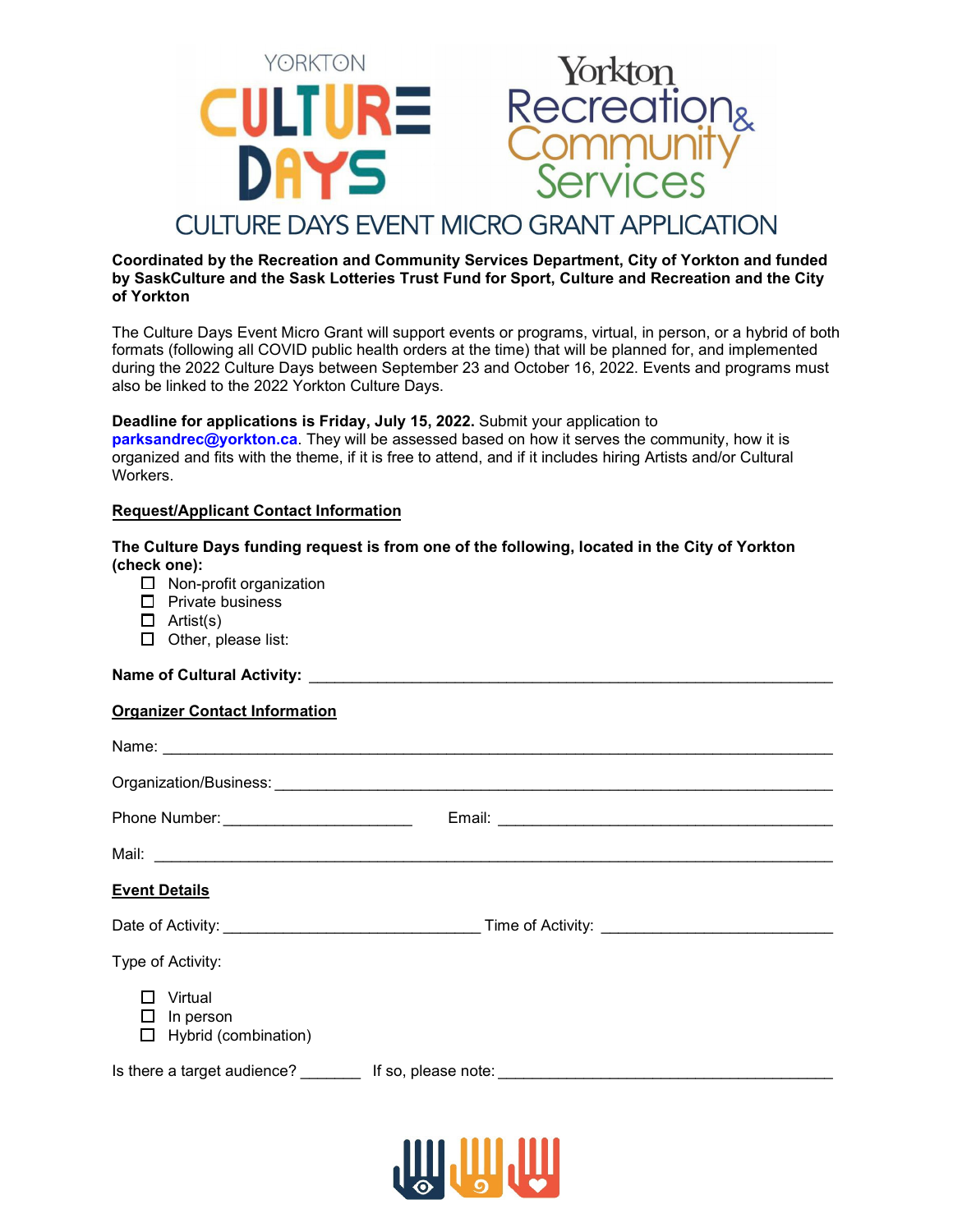

|        | Expected participation numbers:                         |                                                                                                         |
|--------|---------------------------------------------------------|---------------------------------------------------------------------------------------------------------|
|        | Organizers:___________                                  | Artists/Cultural Workers:                                                                               |
|        | Volunteers:                                             | Audience/Participants:                                                                                  |
|        | Other, please list:                                     |                                                                                                         |
|        | Children (1-12 years):___________<br>Adult:____________ | Youth (13-19 years): ___________<br>ALL ages: __________                                                |
|        | TOTAL EXPECTED PARTICIPATION: ___________               |                                                                                                         |
|        | Will the event be free to attend?                       |                                                                                                         |
| $\Box$ | Yes<br>No                                               |                                                                                                         |
|        |                                                         | Are there any partners you are working with? Please list who they are and their involvement (be brief): |
|        |                                                         |                                                                                                         |
|        |                                                         |                                                                                                         |
|        |                                                         |                                                                                                         |

### **Budget Details**

Requests to a maximum of \$500 per applicant will be reviewed. Applicants should have the necessary funding in place to host the event when the request is made. Events will not be funded retroactively.

\_\_\_\_\_\_\_\_\_\_\_\_\_\_\_\_\_\_\_\_\_\_\_\_\_\_\_\_\_\_\_\_\_\_\_\_\_\_\_\_\_\_\_\_\_\_\_\_\_\_\_\_\_\_\_\_\_\_\_\_\_\_\_\_\_\_\_\_\_\_\_\_\_\_\_\_\_\_\_\_\_\_\_

**How much are you requesting?** \$\_\_\_\_\_\_\_\_\_\_\_\_\_\_\_\_\_\_\_\_\_\_\_\_\_

#### *\*Event budgets should attempt to pay artists appropriately, using CARFAC rates where applicable. If something is being provided in-kind, be sure to indicate that in your explanation\**

100% of the total amount approved for an event will be forwarded to the applicant with confirmation of event implementation through a Final Report. Forms will be forwarded to successful applicants.

| Revenue:                        |                     |               |
|---------------------------------|---------------------|---------------|
| <b>Description</b>              | <b>Brief Detail</b> | <b>Budget</b> |
| <b>Culture Days Micro Grant</b> |                     |               |
| Other Confirmed Sponsorship     |                     |               |
| Request                         |                     |               |
| Other Pending Sponsorship       |                     |               |
| Request                         |                     |               |
| Fundraising/Donations/Grants    |                     |               |
| <b>Partners Contributions</b>   |                     |               |
| Other:                          |                     |               |
| <b>Total Revenue:</b>           |                     | $\Omega$      |